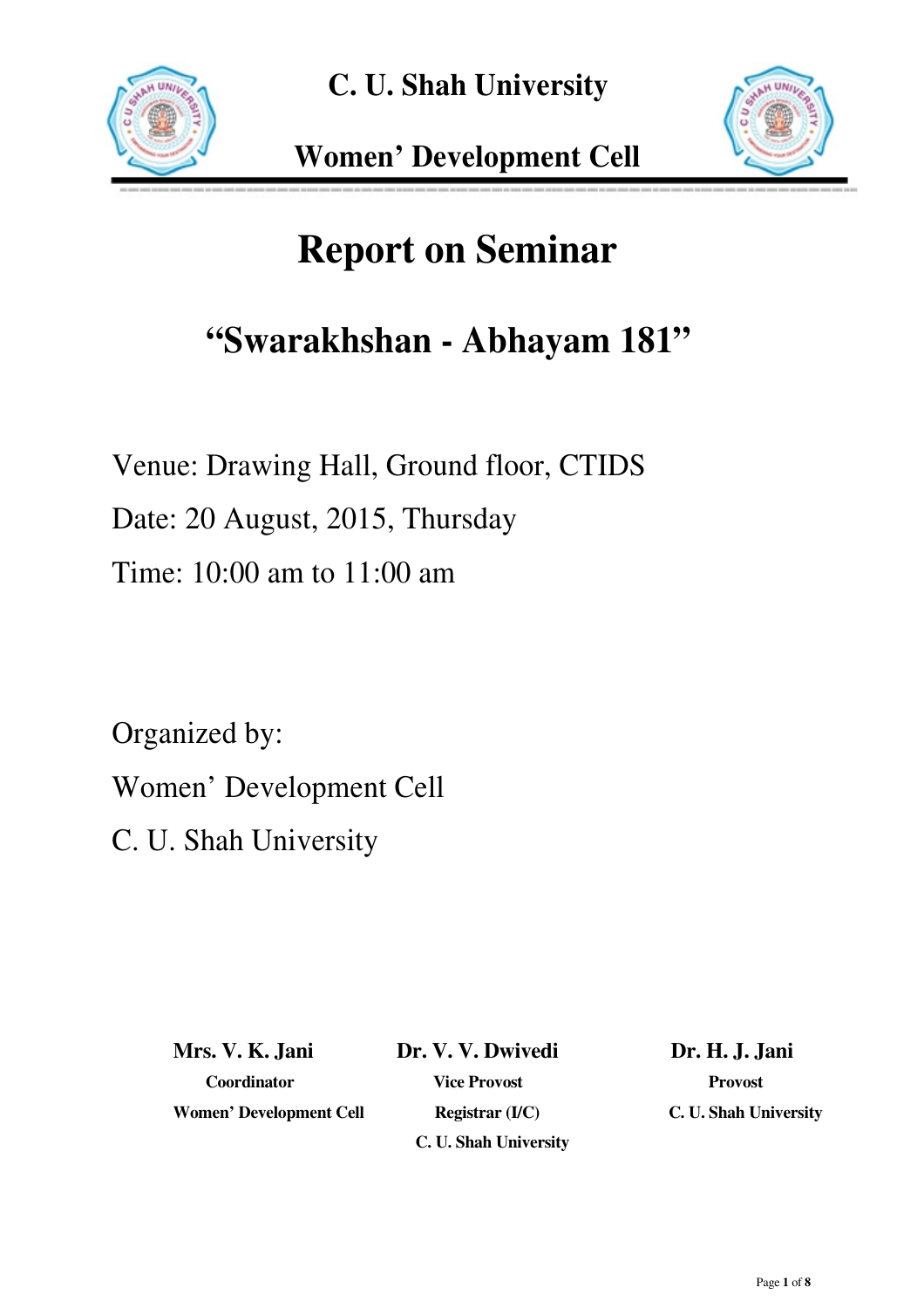### **Seminar on Awareness for Swarakshan "Abhayam 181" (Mahila Helpliine)**

#### **Purpose of the seminar:**

The Government of Gujarat is spreading the awareness on "Abhayam 181-Mahila helpline" through out in state. In lieu to the same the first seminar was organized on  $24<sup>th</sup>$ March 2015 at C. U. Shah College of Engineering and Technology for the girl students and women staff working in the same. The prime aim of arranging such awareness program second time was to awake the capabilities of the women community to protect themselves and to help the others whenever or wherever they need. The extension of the program is carried out to ensure the knowledge about Mahila helpline, Abhayam 181.

#### **Source of inspiration**

The inspiration from the Commissionerate of Technical Education, Gujarat state, letter No: CTI/Mahila-Sashaktikaran-pakhwadiyu/2015/GH-13/16818 dated 24/7/15.

 In lieu to the above letter from the DTE, Gujarat, the first 15 days of the month of August were declared to celebrate as Women Empowerment Fortnight.

#### **Objective of the seminar**

To undertake a state wide awareness drive for women to educate against issues affecting them, such as domestic violence, harassment of women and other social evils.

To create awareness among the girl students and female staff members about the social issues and difficulties which they may never face as they are literate and can make the other females of the society to get protected against such issues.

To honour the instructions conveyed by the DTE.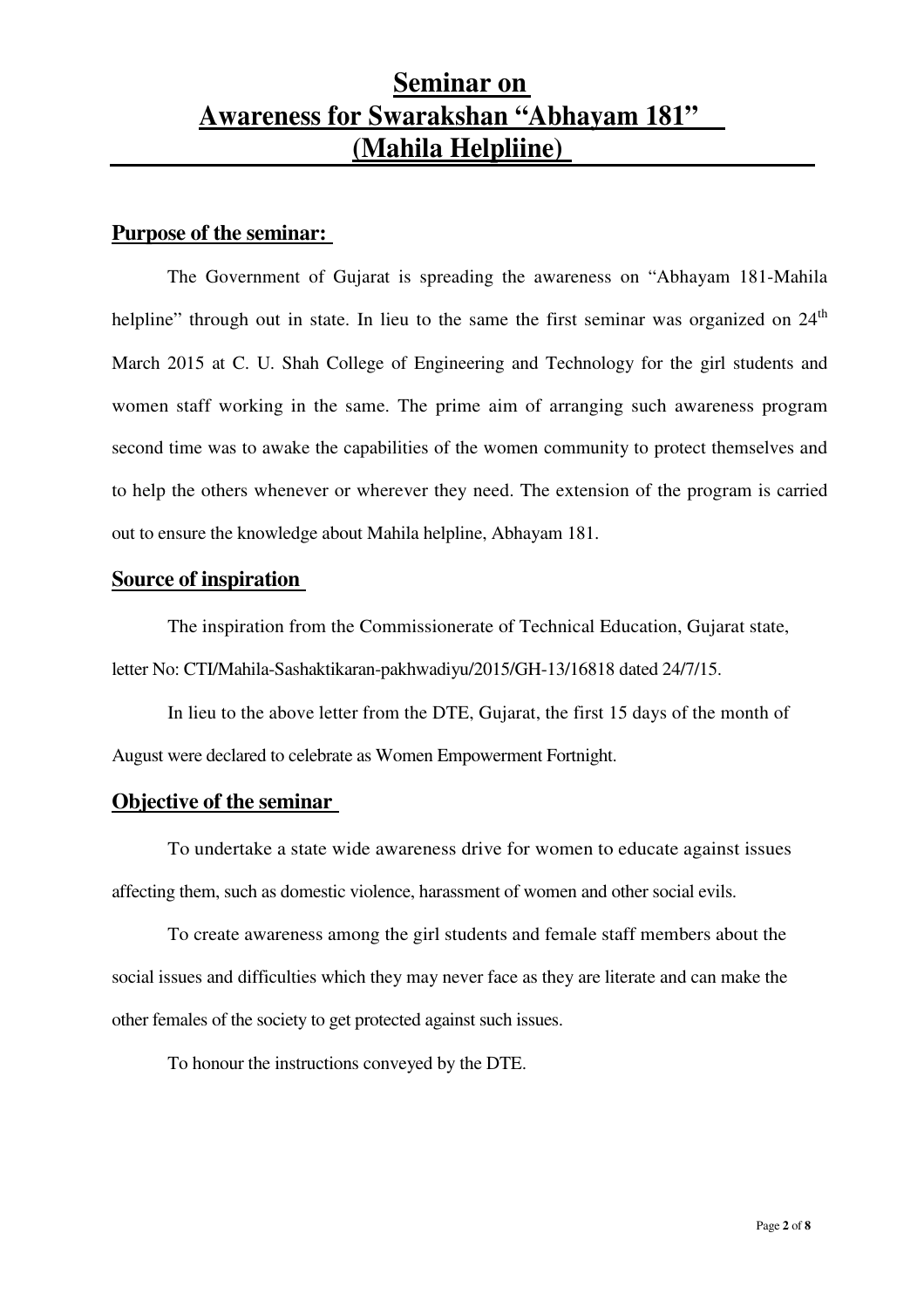#### **Commencement of the seminar**

The program was started by 10:00 am on  $20<sup>th</sup>$  August, at drawing hall. The girl students and female faculty members from different faculties like Technology and Engineering, Diploma studies, Arts and Humanities, Education, MBA,MCA, Pharmacy, MSW, B.Sc., B. A etc of the C. U. Shah University gave their kind attention towards the ways in which they save themselves and also protect the female and girls of the society from social issues.

The Provost, Dr. H. J. Jani and the in charge Registrar, Dr. V. V. Dwivedi conveyed their kind blessings to the audience. Mrs. V. K. Jani, Coordinator, Women' Empowerment Cell introduced the team of "Abhayam - 181" and graced the presence of the team members with warm welcome. Dr. K. H. Wandra, Dean, Faculty of Technology and Engineering gave the awareness address to the students and shown different ways to get protected and to protect the others. Prof. N. M. Sureja, Principal, Diploma Studies remained present to motivate the students. More than 40 female faculty members gave their time to support and promote such activities to protect the girls and females of the society where they are not able to come out from the dark of harassment and much more.

Ms. Dharmisthaben, Councillor Officer (181) graced the seminar along with her two companions Mrs. Lataben Jadav (Constable) and Mr. Sahilkhan (Pilot) (181). Ms. Dharmisthaben started her speech with introduction of the "Abhayam - 181" and the activities under the same. She gave a strong support to the girls not to suffer from any difficulties in any circumstance. She quoted numbers of burning case study in which the entire "Abhayam - 181" team had shown their best to help the females in need. Irrespective of any area or any location the team remain present when some call them for the help for 24x7. The team of "Abhayam - 181" is bonded not to declare the identity of the person who is making call for the help and in this way she asked the audience to save their neighbours if they are suffering from any issues. Her speech hold the girls very tightly and it seems very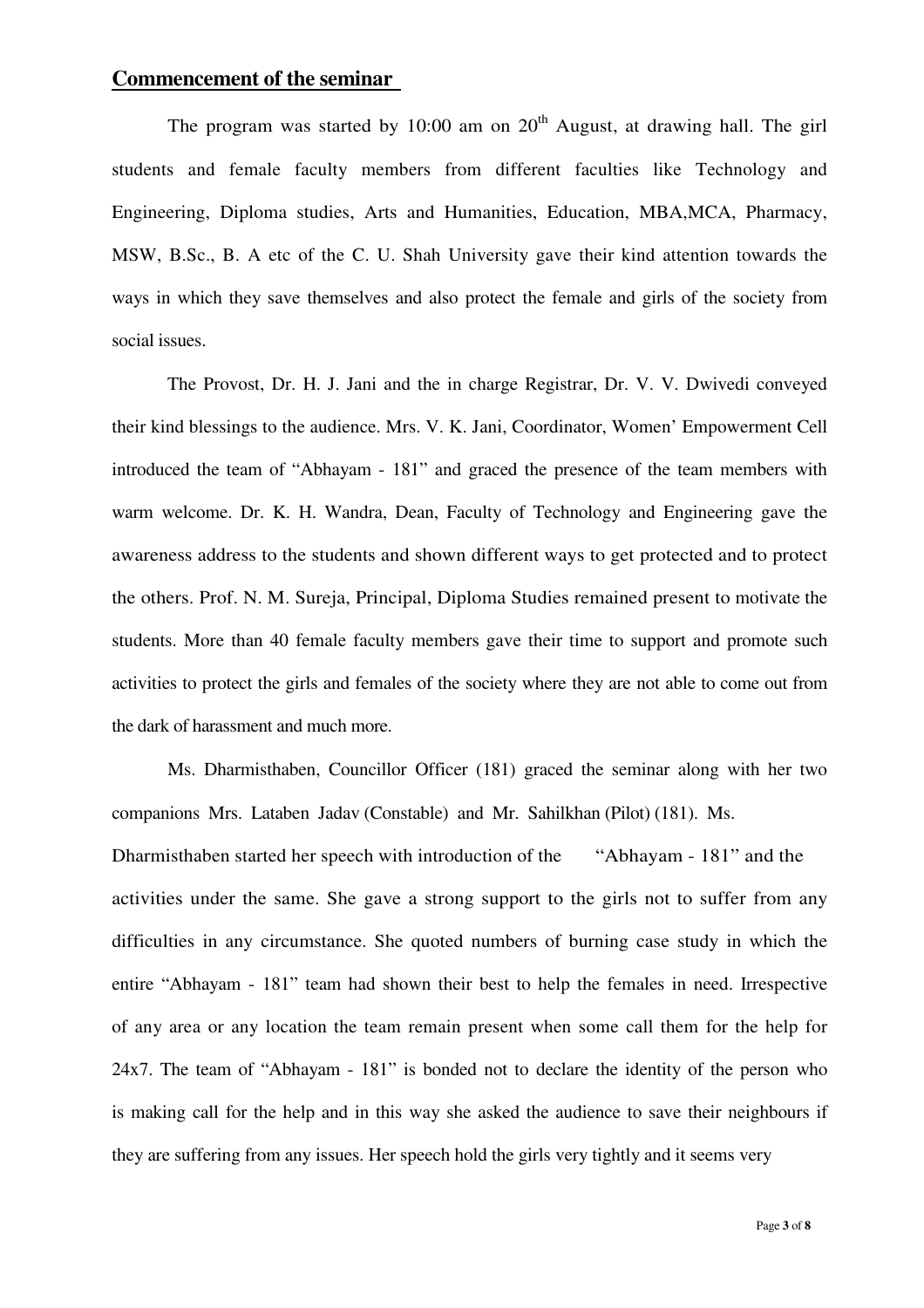clear from the faces of the students and other audience that now they will take the first step when some one will be indeed of the need to get protected from any issues.

At the end of seminar the audience of more than 200 girl students were inspired to show their strength to all those who ever try to create any type of problem to them or to those whom they know. The report is supported by the photographs in next section.



**Audience of the girl students**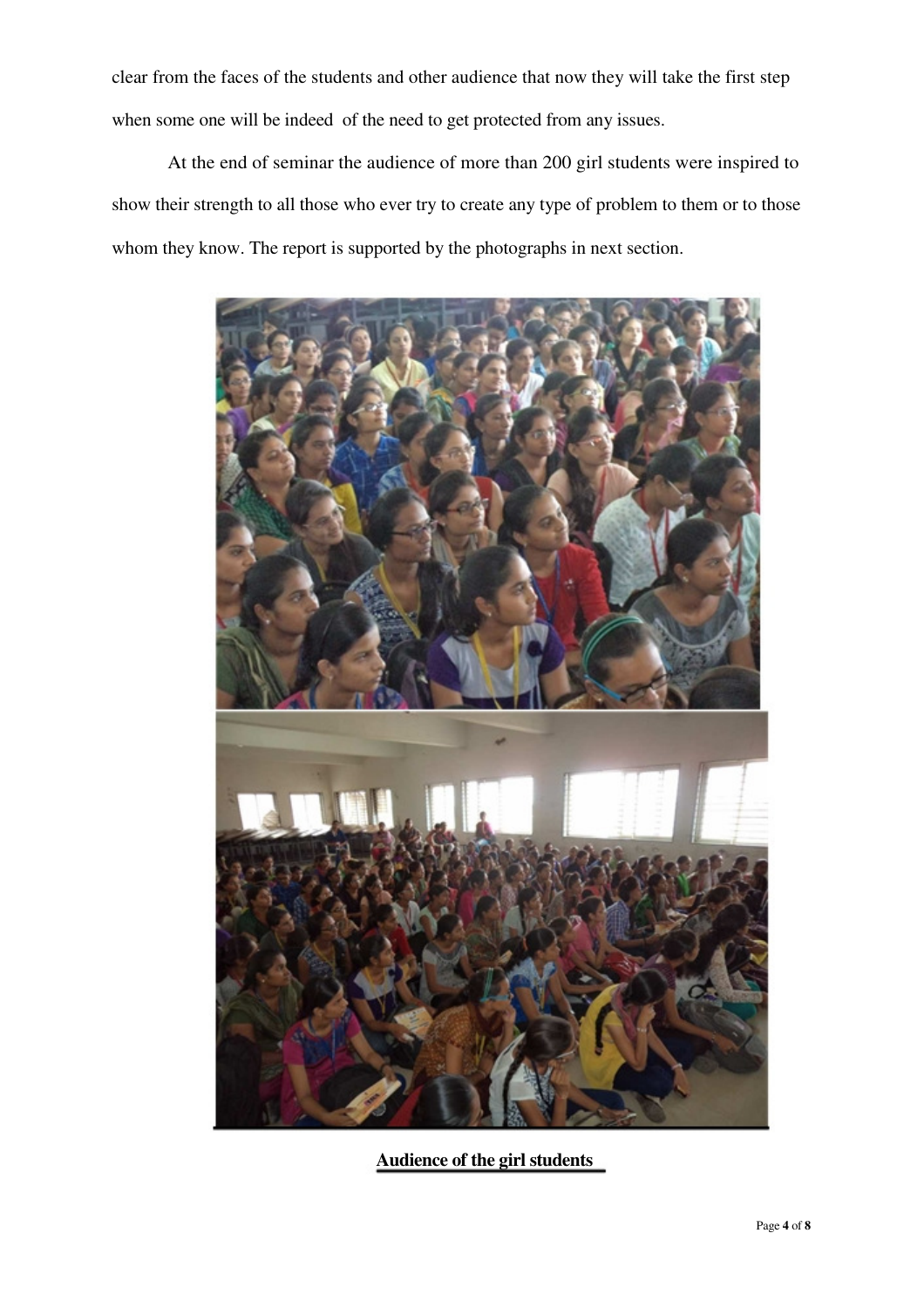



**Speech of the Councillor Officer "Abhayam -181"**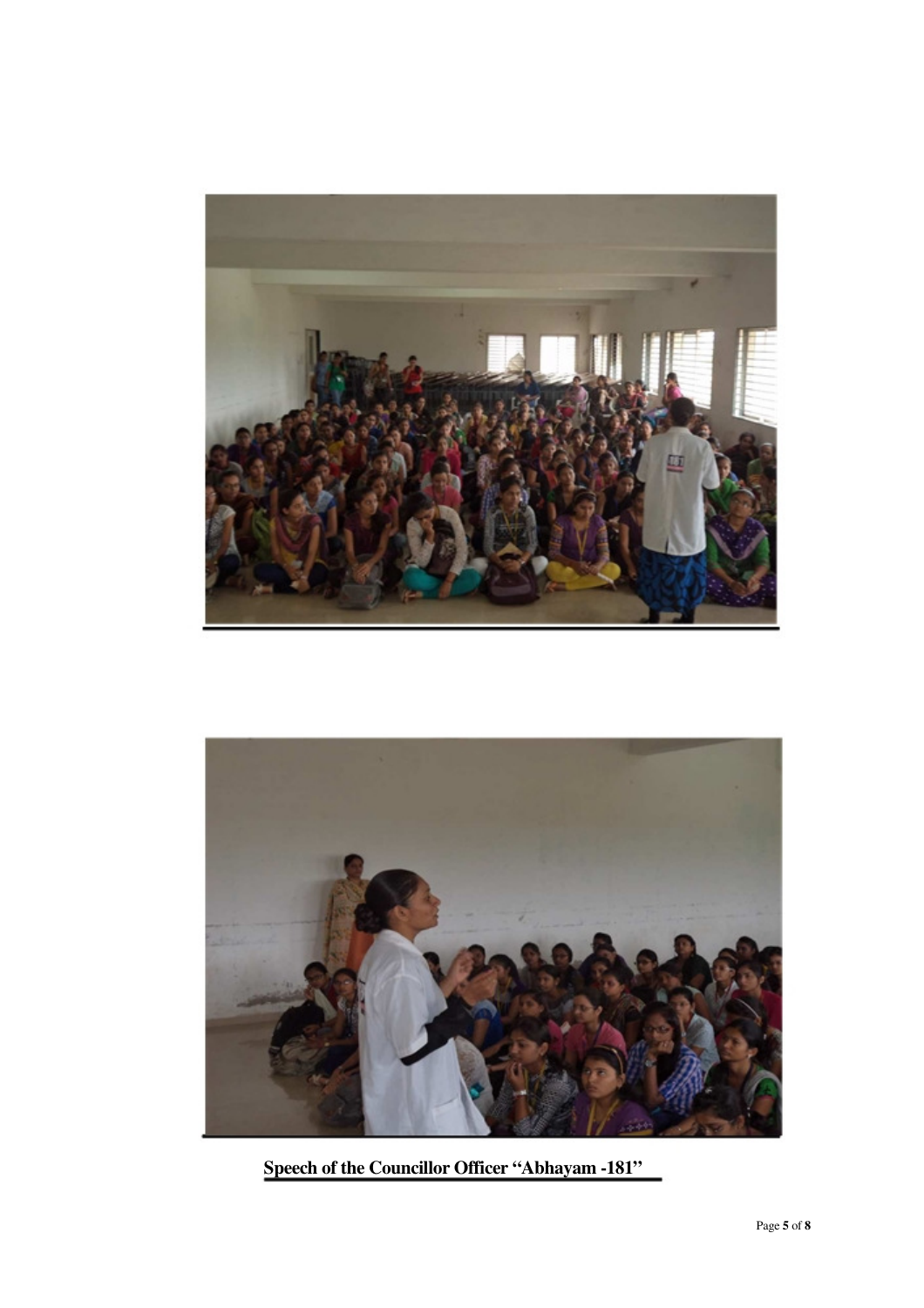

**Speech of the Councillor Officer "Abhayam -181"**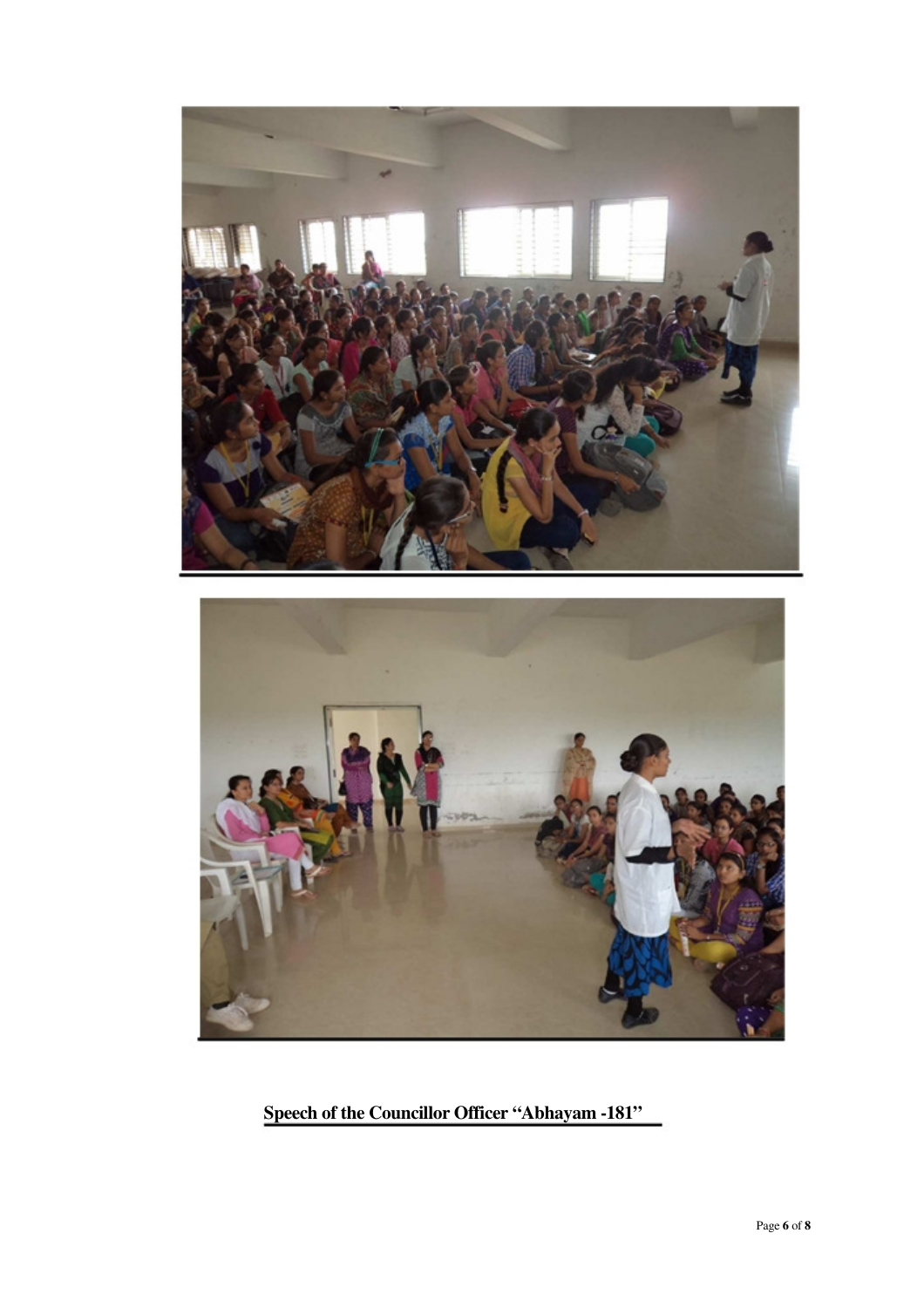

**Dr. K .H. Wandra addressed the audience** 



**Girls and faculties with "Abhayam 181" vehicle**